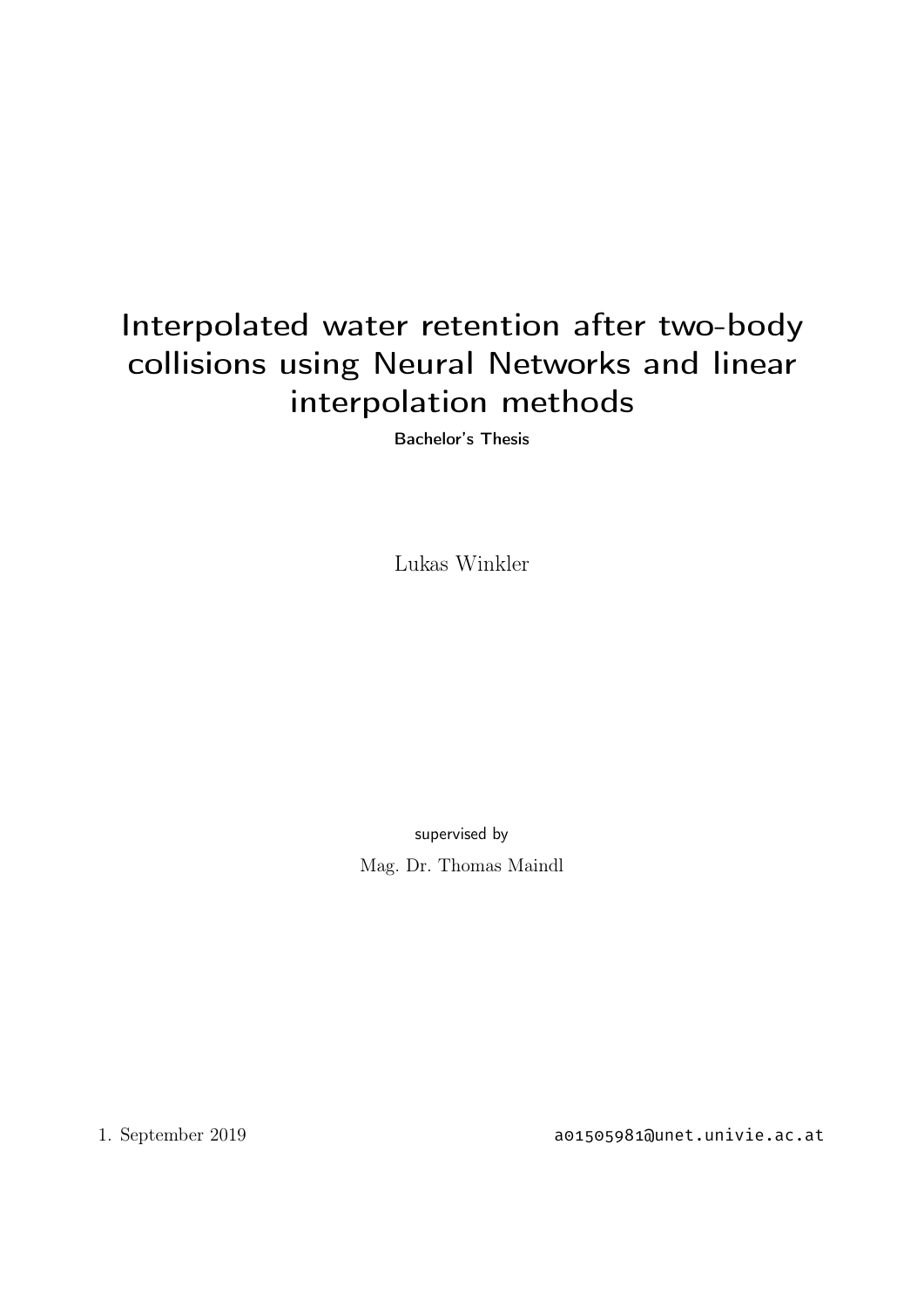# **Contents**

| Abstract                                                                                                                                   | 3              |  |  |  |
|--------------------------------------------------------------------------------------------------------------------------------------------|----------------|--|--|--|
| 1. Introduction                                                                                                                            | 3              |  |  |  |
| 2. Simulations                                                                                                                             | 4              |  |  |  |
| Model<br>21                                                                                                                                | $\overline{4}$ |  |  |  |
| 2.2.<br>Parameters<br><u>. A provincial de la característica de la característica de la característica de la característica de la cara</u> | $\overline{4}$ |  |  |  |
| 2.2.1.                                                                                                                                     | $\overline{4}$ |  |  |  |
| 2.2.2.                                                                                                                                     | $\overline{4}$ |  |  |  |
| 2.2.3.                                                                                                                                     | 5              |  |  |  |
| 2.2.4.                                                                                                                                     | $\overline{5}$ |  |  |  |
| 2.3.                                                                                                                                       | $\overline{5}$ |  |  |  |
| 2.4.                                                                                                                                       | $\overline{5}$ |  |  |  |
| 2.5.                                                                                                                                       | 6              |  |  |  |
| 3. Simulation outcome                                                                                                                      | 7              |  |  |  |
|                                                                                                                                            | 7              |  |  |  |
|                                                                                                                                            |                |  |  |  |
| 4. Interpolations                                                                                                                          | 8              |  |  |  |
|                                                                                                                                            | 8              |  |  |  |
| 4.1.1.                                                                                                                                     | 8              |  |  |  |
| 4.1.2.                                                                                                                                     | 8              |  |  |  |
| <b>Results</b><br>4.1.3.                                                                                                                   | 10             |  |  |  |
| 4.2.                                                                                                                                       | 10             |  |  |  |
| 4.2.1.                                                                                                                                     | 10             |  |  |  |
| 4.2.2.                                                                                                                                     | 11             |  |  |  |
| 4.2.3.<br>Results                                                                                                                          | 11             |  |  |  |
| 4.3.                                                                                                                                       | 12             |  |  |  |
| 4.3.1.                                                                                                                                     | 12             |  |  |  |
| 4.3.2.                                                                                                                                     | 13             |  |  |  |
| 4.3.3.                                                                                                                                     | 14             |  |  |  |
| 4.3.4.                                                                                                                                     | 15             |  |  |  |
| 5. Comparison and Conclusion                                                                                                               | 16             |  |  |  |
|                                                                                                                                            |                |  |  |  |
| A. Core mass retention                                                                                                                     | 17             |  |  |  |
| <b>Bibliography</b><br>19                                                                                                                  |                |  |  |  |
|                                                                                                                                            |                |  |  |  |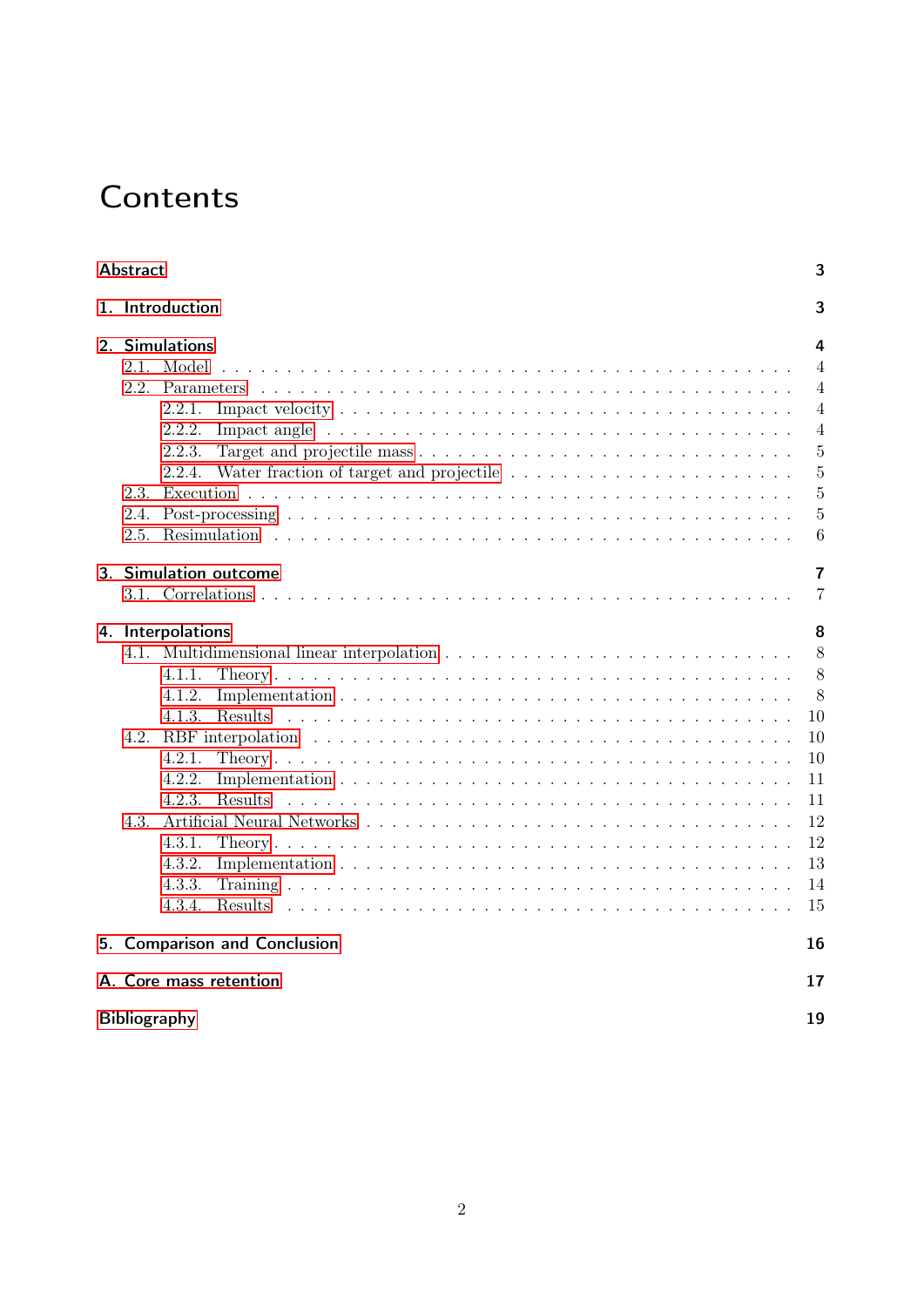## <span id="page-2-6"></span><span id="page-2-0"></span>Abstract

To get a closer estimate on how much water remains after the collision of two protoplanets or asteroids covered in water, a total of 1375 SPH simulations have been conducted. Six parameters like impact velocity, angle and mass have been varied between the simulations to estimate for many possible collision scenarios. To interpolate the resulting water retention fraction for collisions in between the simulations, the three methods gridbased linear interpolations, Radial Basis Functions and Artificial Neural Networks have been used. This allows to predict the remaining water for arbitrary collisions within the simulated parameter range.

## <span id="page-2-1"></span>1. Introduction

One important question for planet formation is how water got to the earth. The part of the protoplanetary disk closest to the sun was too hot to make it possible that water can condense on Earth during formation. And while there are theories that the region where ice is possible inside the snow-line moved during Earth's formation<sup>[1](#page-2-2)</sup>, the most popular theory is that water moved inwards in the solar system through collisions of water-rich proto-planets.

To better understand how this process works, large n-body simulations over the lifetime of the solar systems have been conducted<sup>[2](#page-2-3)</sup>. Most of these neglect the physical details of collisions when two bodies collide for simplicity and instead assume that a perfect merging occurs. So the entire mass of the two progenitor bodies and especially all of their water (ice) is retained in the newly created body. Obviously this is a simplification as in real collisions perfect merging is very rare and most of the time either partial accretion or a hit-and-run encounter occurs.[3](#page-2-4) Therefore, the amount of water retained after collisions is consistently overestimated in these simulations. Depending on the parameters like impact angle and velocity, a large fraction of mass and water can be lost during collisions.[4](#page-2-5)

To understand how exactly the water transport works, one has to find an estimate of the mass and water fractions that are retained during two-body simulations depending on the parameters of the impact. First, I will be shortly describing the simulation setup, the important parameters and the post-processing of the results (Chapter [2\)](#page-3-0). Next I will summarize the results of the simulations and their properties (Chapter [3\)](#page-6-0). In the main section I will then be describing three different approaches to interpolate and generalize these results for arbitrary collisions (Chapter [4\)](#page-7-0). Finally I'll compare the three methods and show their advantages and disadvantages (Chapter [5\)](#page-15-0).

<span id="page-2-2"></span><sup>&</sup>lt;sup>1</sup>Martin and Livio [2012.](#page-18-1)

<span id="page-2-3"></span><sup>2</sup> for example Dvorak, Eggl, et al. [2012](#page-18-2)

<span id="page-2-4"></span><sup>3</sup>Stewart and Leinhardt [2012.](#page-18-3)

<span id="page-2-5"></span> $4T$ . I. Maindl et al. [2017.](#page-18-4)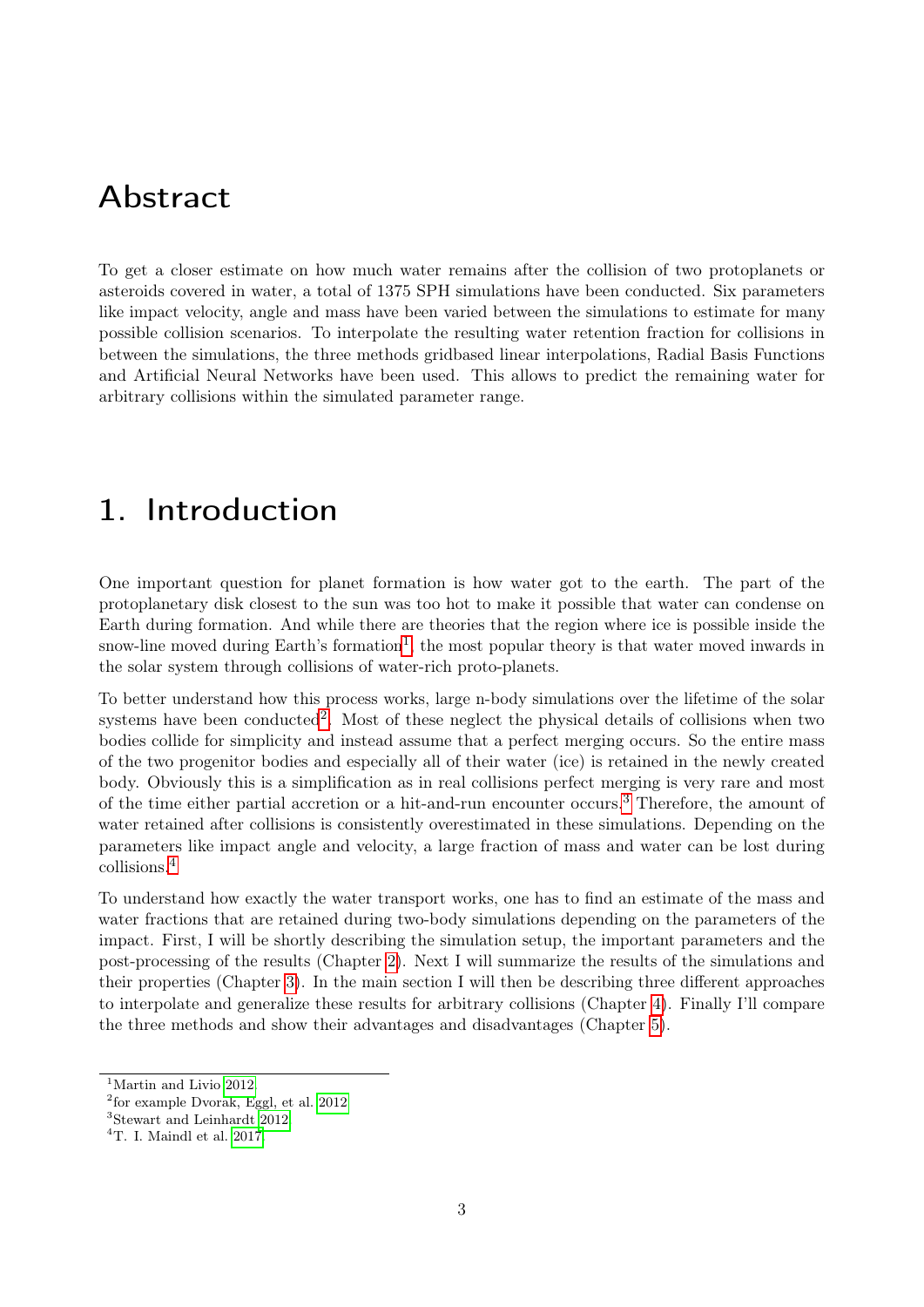## <span id="page-3-8"></span><span id="page-3-0"></span>2. Simulations

### <span id="page-3-1"></span>2.1. Model

For a realistic model of two gravitationally colliding bodies the smooth particle hydrodynamics (SPH) code miluphCUDA as explained in C. Schäfer et al. [2016](#page-18-5) and C. M. Schäfer et al. [2019](#page-18-6) is used. It is able to simulate brittle failure and the interaction between multiple materials.

In the simulation two celestial bodies are placed far enough apart so that tidal forces can affect the collision (5 times the sum of the radii). Both objects consist of a core with the physical properties of basalt rocks and an outer mantle made of water ice. These two-body-collisions are similar to those that happen between protoplanets or the collision that created the Earth's Moon.[5](#page-3-5)

To keep the simulation time short and make it possible to do many simulations with varying parameters, 20k SPH particles are used and each simulation is run for 12 hours in which every 144 seconds the current state is saved.

### <span id="page-3-2"></span>2.2. Parameters

Six parameters have been identified that have a major influence on the result of a two-body collision. All selected parameter ranges are inspired by the physical properties that occurred in collisions in a simulation of an early solar system.<sup>[6](#page-3-6)</sup> (Table [2.1\)](#page-4-4)

#### <span id="page-3-3"></span>2.2.1. Impact velocity

The collision velocity  $v_0$  is defined in units of the mutual escape velocity  $v_{esc}$  of the projectile and the target.<sup>[7](#page-3-7)</sup> Simulations have been made from  $v_0 = 1$  to  $v_0 = 5$ . As one expects, a higher velocity results in a stronger collision and more and smaller fragments.

$$
v_{esc} = \sqrt{\frac{2G(M_p + M_t)}{r_p + r_t}}
$$
\n
$$
(2.1)
$$

#### <span id="page-3-4"></span>2.2.2. Impact angle

The impact angle is defined in a way that  $\alpha = 0^{\circ}$  corresponds to a head-on collision and higher angles increase the chance of a hit-and-run encounter. The simulation parameters range from  $\alpha = 0^{\circ}$ to  $\alpha = 60^{\circ}$ 

<span id="page-3-5"></span><sup>5</sup>Dvorak, Loibnegger, and Thomas I. Maindl [2015.](#page-18-7)

<span id="page-3-6"></span><sup>6</sup>Thomas I. Maindl and Dvorak [2014.](#page-18-8)

<span id="page-3-7"></span><sup>7</sup>T. I. Maindl et al. [2017.](#page-18-4)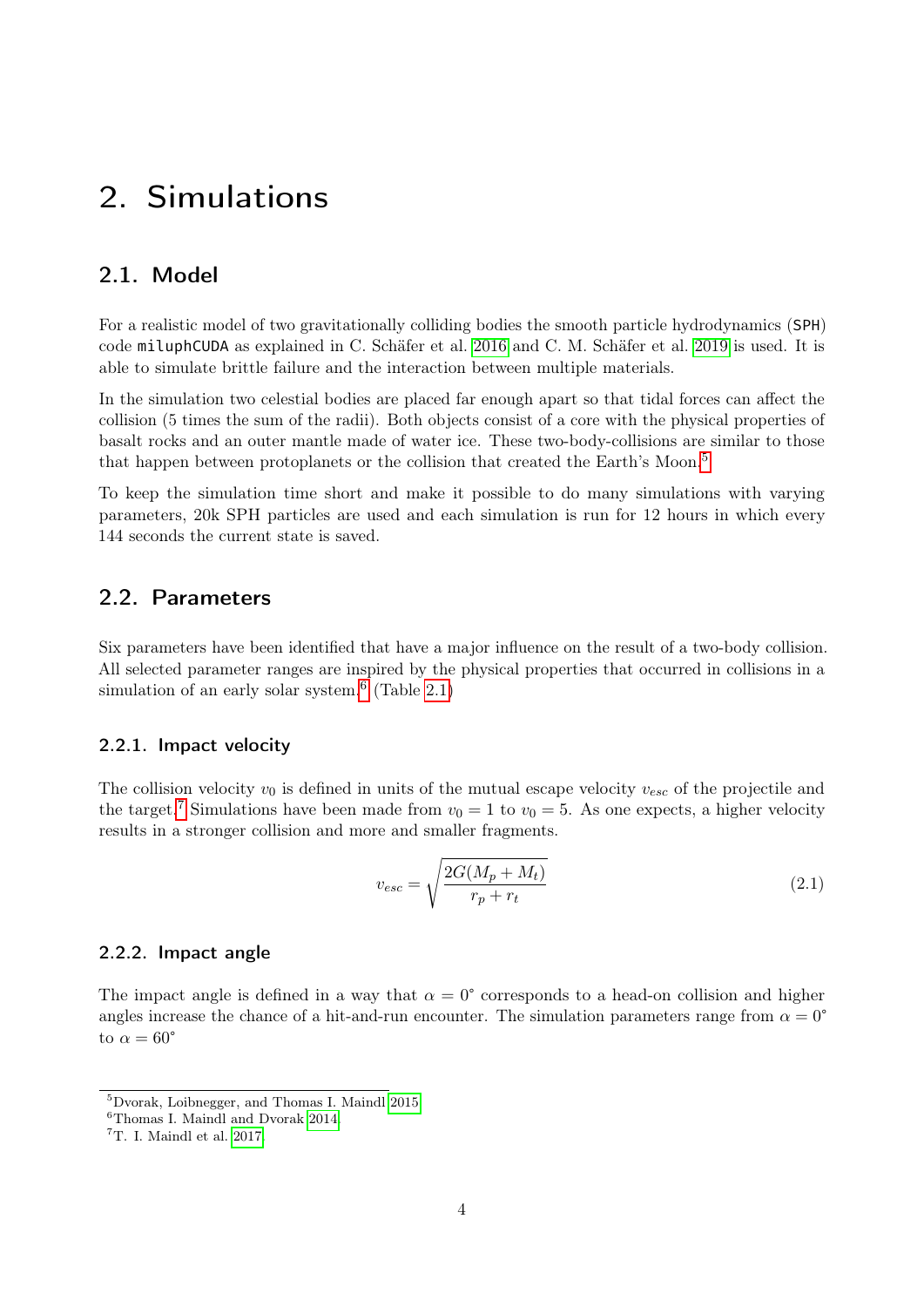#### 2. Simulations

<span id="page-4-6"></span><span id="page-4-4"></span>

| $v_0$                     |        | 1.5                                                 |     | 5 |
|---------------------------|--------|-----------------------------------------------------|-----|---|
| $\alpha$                  |        | $20^{\circ}$                                        | 60° |   |
| m <sup>1</sup>            |        | $10^{21}$ kg $10^{23}$ kg $10^{24}$ kg $10^{25}$ kg |     |   |
| $\gamma$                  | 0.1    | $0.5\,$                                             |     |   |
| water fraction target     | $10\%$ | $20\%$                                              |     |   |
| water fraction projectile | $10\%$ | $20\%$                                              |     |   |

Table 2.1.: parameter set of the first simulation run

#### <span id="page-4-0"></span>2.2.3. Target and projectile mass

The total masses in these simulations range from about two Ceres masses  $(1.88 \times 10^{21} \text{ kg})$  to about two earth masses  $(1.19 \times 10^{25} \text{ kg})$ . In addition to the total mass m, the mass fraction between projectile and target  $\gamma$  is defined. As the whole setup is symmetrical between the two bodies, only mass fractions below and equal to one have been considered.

### <span id="page-4-1"></span>2.2.4. Water fraction of target and projectile

The last two parameters are the mass fraction of the ice to the total mass of each of the bodies. To keep the numbers of parameter combinations and therefore required simulations low, only 10 % and 20 % are simulated in the first simulation set.

## <span id="page-4-2"></span>2.3. Execution

In the first simulation run for every parameter combination from Table [2.1](#page-4-4) a separate simulation has been started. First, the parameters and other configuration options are written in a simulation.input text file. Afterwards the relaxation program described in Burger, T. I. Maindl, and C. M. Schäfer [2018,](#page-18-9) pp. 24 sqq. generates relaxed initial conditions for all 20k particles and saves their state to impact.0000. Finally, miluphcuda can be executed with the following arguments to simulate starting from this initial condition for 300 timesteps which each will be saved in a impact.XXXX file.

miluphcuda -N 20000 -I rk2\_adaptive -Q 1e-4 -n 300 -a 0.5 -H -t 144.0 -f impact.0000 -m material.cfg -s -g

This simulation ran on the amanki server using a Nvidia GTX 1080 taking about 30 min per simulation as the Nvidia GTX 1080 is the fastest consumer GPU for this simulation set in a comparison of 13 tested GPUs.[8](#page-4-5) Of these 960 simulations, 822 succeed and were used in the analysis.

### <span id="page-4-3"></span>2.4. Post-processing

After the simulation the properties of the SPH particles needs to be analyzed. To do this, the identify\_fragments C program by Christoph Burger (part of the post-processing tools of miluphCUDA) uses a friends-of-friends algorithm to group the final particles into fragments. Afterwards calc\_aggregates calculates the mass of the two largest fragments together with their gravitationally bound fragments and its output is written into a simple text file (aggregates.txt).

<span id="page-4-5"></span><sup>8</sup>Dorninger [2019.](#page-18-10)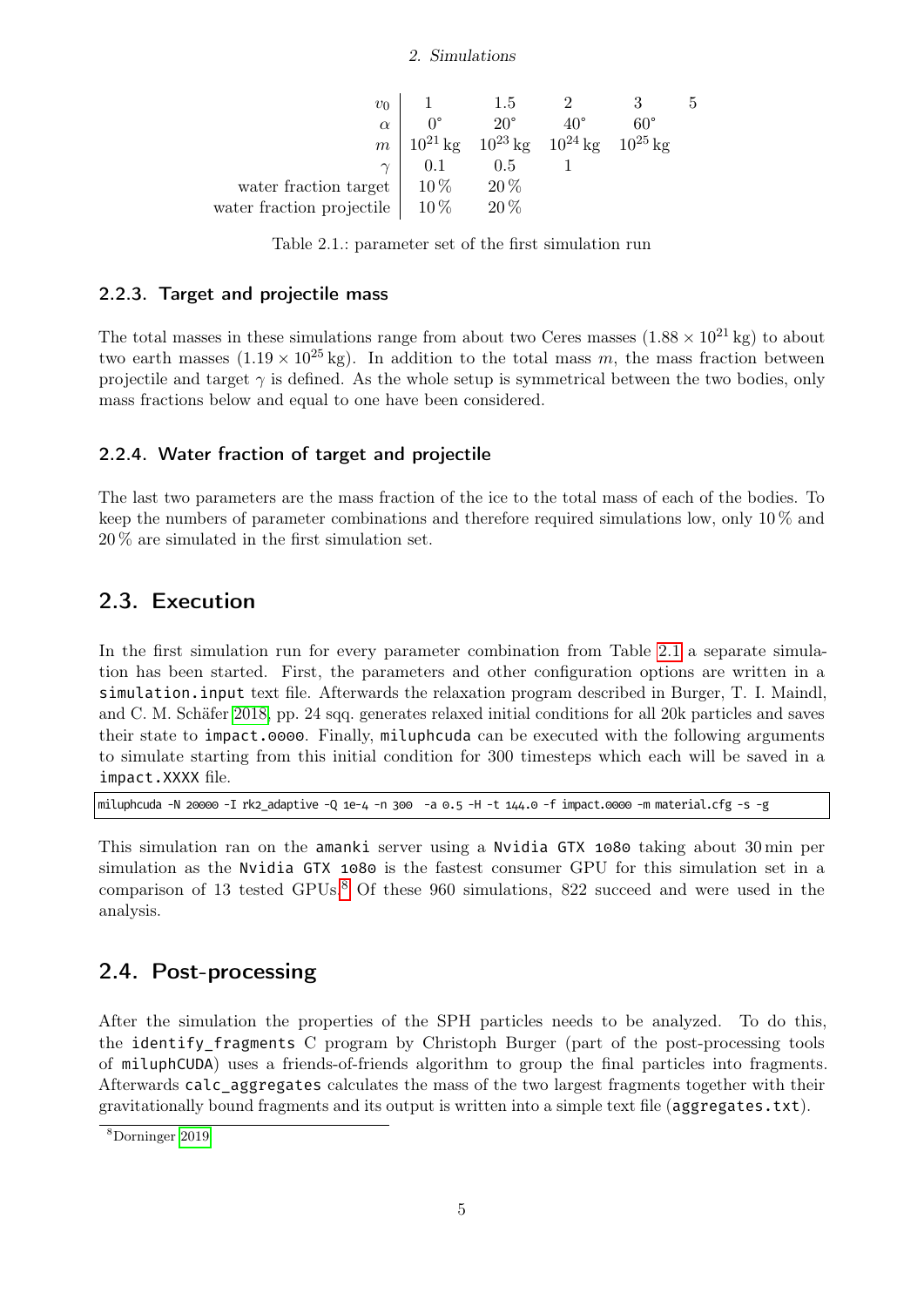### <span id="page-5-0"></span>2.5. Resimulation

To increase the amount of available data and especially reduce the errors caused by the grid-based parameter choices (Table [2.1\)](#page-4-4), a second simulation run has been started. All source code and initial parameters have been left the same apart from the six main input parameters described above. These are set to a random value in the range listed in Table [2.2](#page-5-1) apart from the initial water fractions. As they seem to have little impact on the outcome (see Section [3.1\)](#page-6-1), they are set to 15 % to simplify the parameter space.

<span id="page-5-1"></span>This way, an additional 553 simulations have been calculated on Nvidia Tesla P100 graphics cards on Google Cloud. (Of which 100 simulations are only used for comparison in Chapter [5\)](#page-15-0)

|                           | mın                                               | $\max$       |
|---------------------------|---------------------------------------------------|--------------|
| $v_0$                     |                                                   |              |
| $\alpha$                  | $\Omega^{\circ}$                                  | $60^{\circ}$ |
| $m\,$                     | $1.88 \times 10^{21}$ kg $1.19 \times 10^{25}$ kg |              |
| $\gamma$                  | 0.1                                               |              |
| water fraction target     | 15%                                               | $15\%$       |
| water fraction projectile | 15%                                               | 15%          |

Table 2.2.: parameter ranges for the resimulation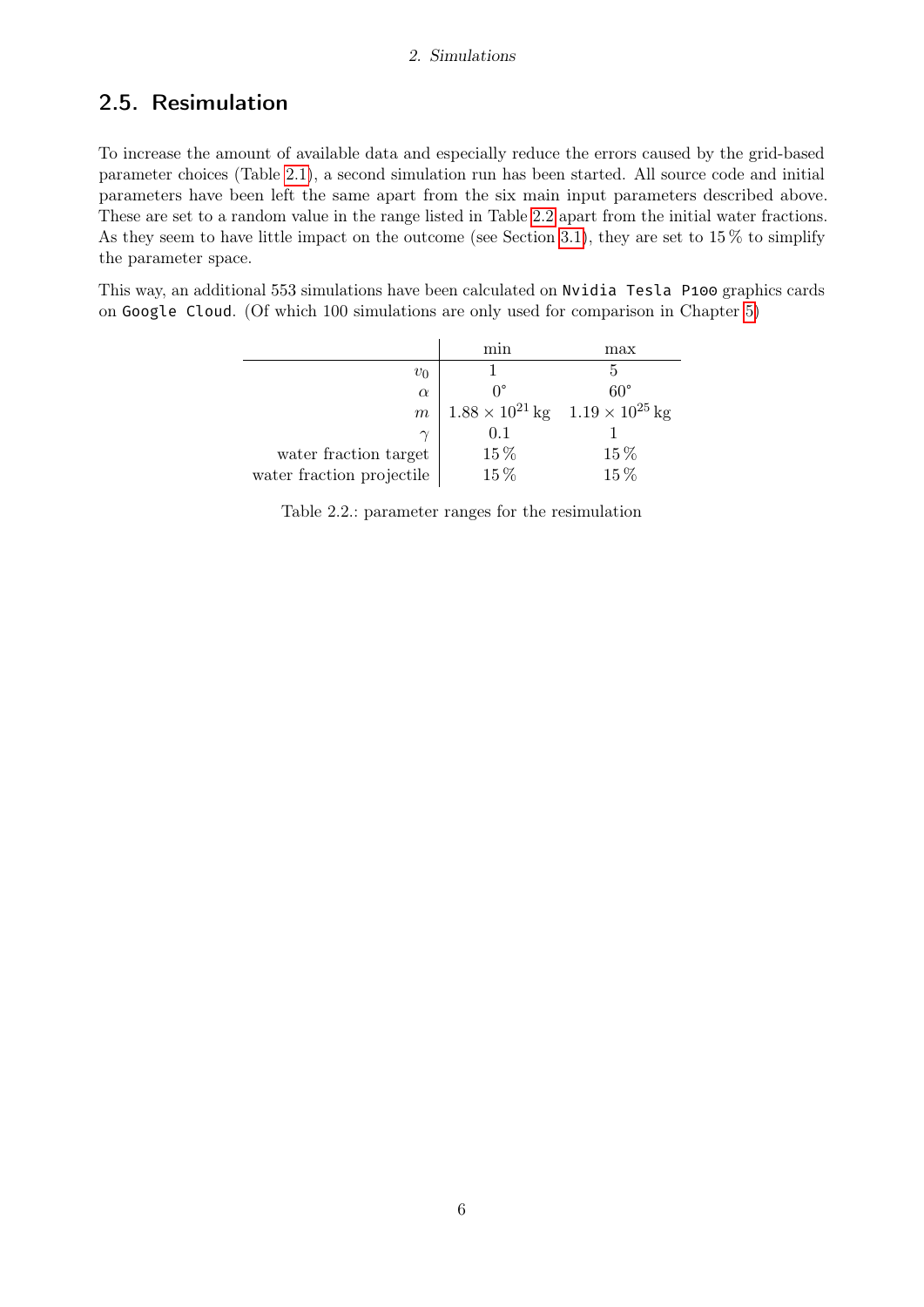## <span id="page-6-0"></span>3. Simulation outcome

For the large set of simulations, we can now extract the needed values. The output of the relaxation program (spheres\_ini\_log) gives us the precise values for impact angle and velocity and the exact masses of all bodies. As these values differ slightly from the parameters explained in Section [2.2](#page-3-2) due to the setup of the simulation, in the following steps only the precise values from spheres\_ini\_log are considered. From the aggregates.txt explained in Section [2.4](#page-4-3) the final masses and water fractions of the two largest fragments are extracted. From these, the main output considered in this analysis, the water retention of the two fragments, can be calculated.

### <span id="page-6-1"></span>3.1. Correlations

One very easy, but sometimes flawed<sup>[9](#page-6-2)</sup> way to look at the whole dataset at once is calculating the Pearson correlation coefficient between the input parameters and the output water fraction (Figure [3.1\)](#page-6-3). This shows the expected result that a higher collision angle (so a more hit-and-run like collision) has a higher water retention and a higher collision speed results in less water left on the two largest remaining fragments. In addition, higher masses seem to result in less water retention. The initial water fractions of the two bodies does seem to have very little influence on the result of the simulations.

<span id="page-6-3"></span>

Figure 3.1.: The Pearson correlation coefficient visualized as a bar graph

<span id="page-6-2"></span><sup>&</sup>lt;sup>9</sup>The Pearson correlation coefficient only measures linear correlations. With a value close to zero there can still be a non-linear correlation between the two dimensions. In addition, the coefficient gives no information about the steepness of the correlation, only about which fraction of the values conform to it.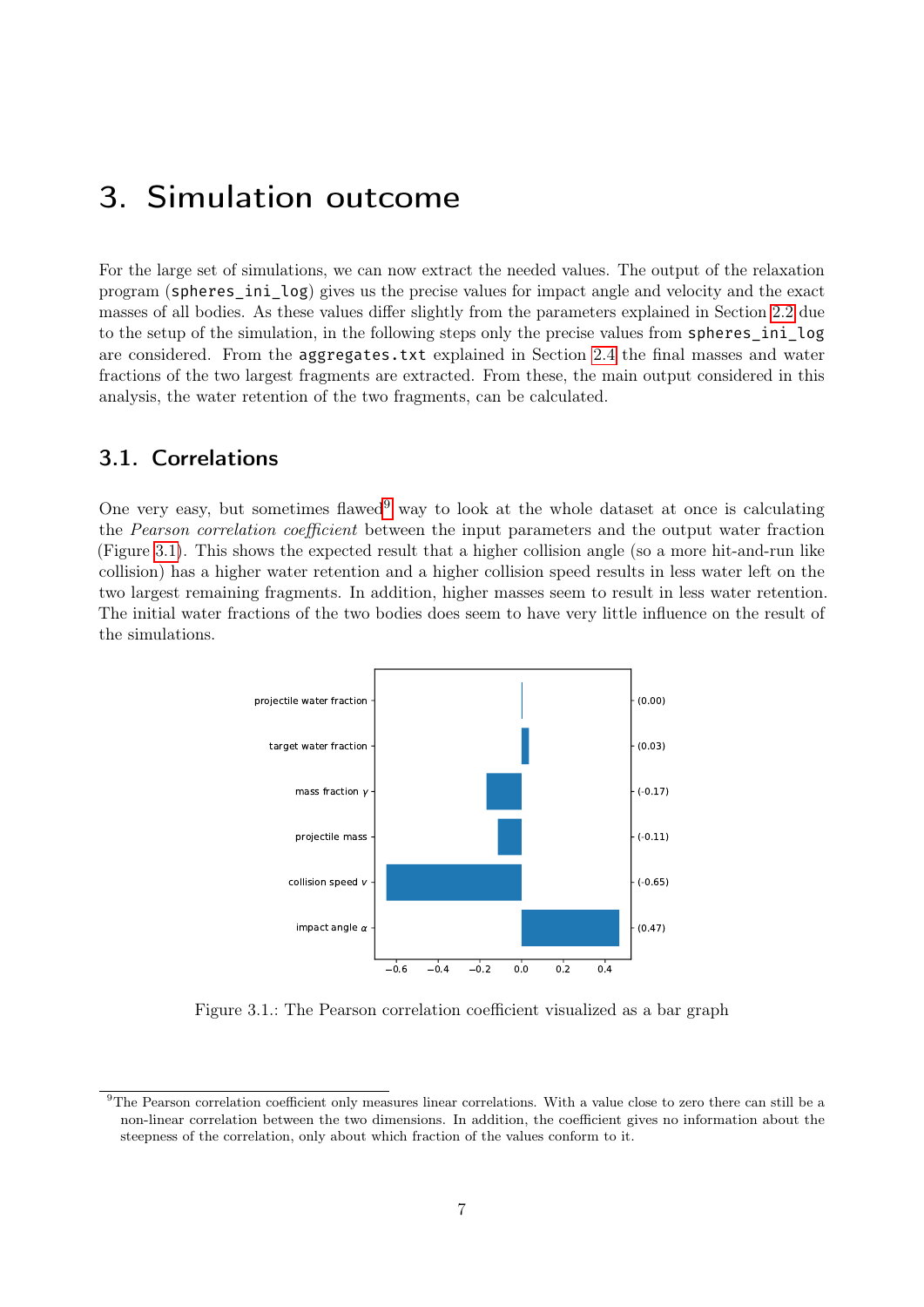## <span id="page-7-6"></span><span id="page-7-1"></span><span id="page-7-0"></span>4.1. Multidimensional linear interpolation

### <span id="page-7-2"></span>4.1.1. Theory

One of the easiest ways to interpolate a new value between two known values is linear interpolation. It takes the closest values and creates a linear function between them.

In one dimension, linear interpolation is pretty trivial. For example, let's assume that we have 20 random points P between 0 and 1 (• and • in Figure [4.1a\)](#page-8-0) and have a new point  $I(\bullet)$  at 0.4 for which we want to interpolate. Finding the two closest points  $\left(\bullet\right)$  above and below is trivial as there is only one dimension to compare. Now, if we have measured a value  $f(P)$  for each of these points, a straight line (|) between the two closest values can be drawn and an interpolated value for  $f(I)$ can be found.

In two dimensions things get more complicated as we now have a set of points with  $X$  and  $Y$ coordinates (Figure [4.1b\)](#page-8-0). One fast way to find the closest points to the point that should be interpolated is using Delaunay triangulation. This is a method to separate the space between the points into triangles while trying to maximize their smallest angle and to make sure no other point is inside the circumcircle of the triangles<sup>[10](#page-7-4)</sup>. Connecting the centers of the circumcircles results in a Voronoi diagram.

Afterwards, the closest three points can be found very quickly by checking the nodes of the surrounding triangle (Figure [4.2a\)](#page-8-1). If we now again have a function  $f(X, Y)$  similar to the one-dimensional example, we can create a unique plain through the three points and get the interpolated value for any pair of  $X$  and  $Y$  on this layer. (Figure [4.2b\)](#page-8-1)

This approach has the advantage that it can be extended in more than two dimensions by replacing the triangle in the Delaunay triangulation with an n-simplex in n dimensions. The scipy.spatial.Delaunay python function allows to quickly calculate it thanks to the Qhull library<sup>[11](#page-7-5)</sup>. One noticeable limitation of this method is that data can't be extrapolated. Therefore, the possible output is limited to the convex hull of the input parameter space (as seen in Figure [4.2a\)](#page-8-1).

#### <span id="page-7-3"></span>4.1.2. Implementation

For doing the actual interpolations, the scipy.interpolate.griddata function is used with the method="linear" argument which itself uses scipy.interpolate.LinearNDInterpolator to do an interpolation similar to the one described above. The function is given a  $6 \times n$  matrix of the six parameters and an *n*-sized list of the water retention fraction for those *n* simulations. In addition, griddata supports not only calculating interpolations for one set of parameters, but also for lists of parameters which allows to quickly generate 2d diagrams as seen in Figure [4.3.](#page-9-3)

<span id="page-7-4"></span> $10$ Delaunay [1934.](#page-18-11)

<span id="page-7-5"></span><sup>11</sup><http://www.qhull.org/>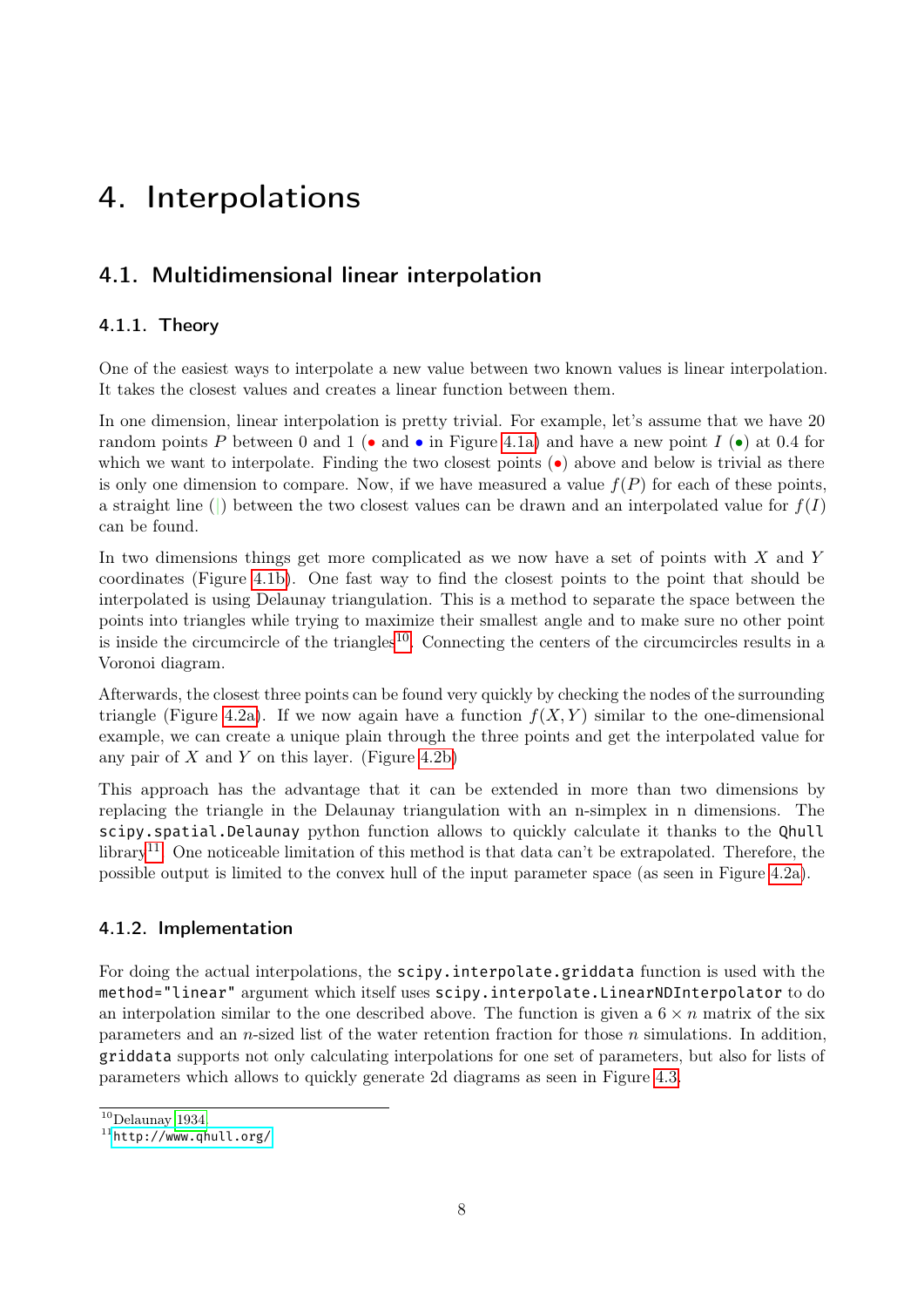<span id="page-8-0"></span>



Figure 4.1.

<span id="page-8-1"></span>



(a) A Delaunay triangulation of the points from Figure [4.1b](#page-8-0)

(b) A  $f(X, Y)$  interpolated via the green plane

Figure 4.2.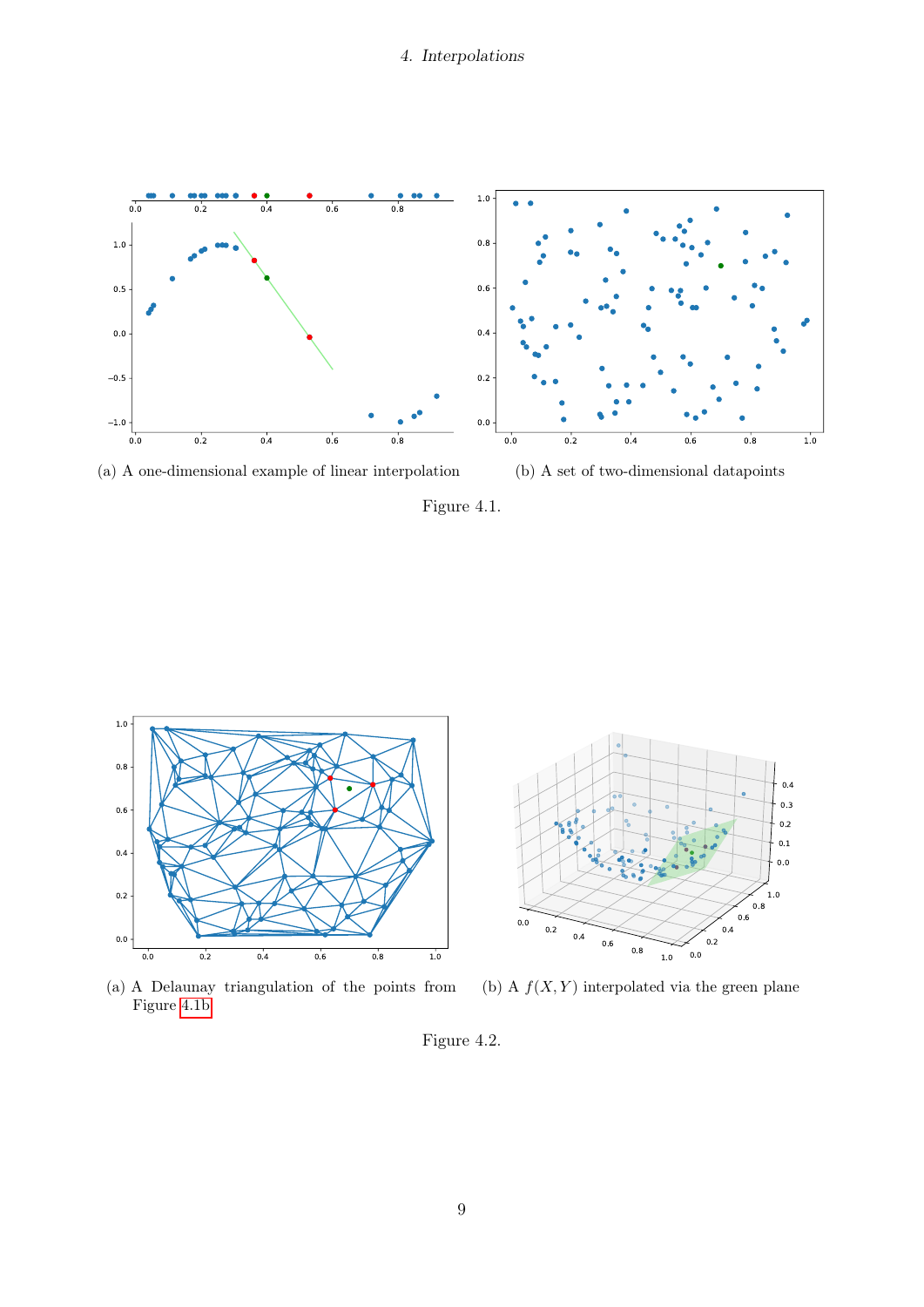#### <span id="page-9-4"></span><span id="page-9-0"></span>4.1.3. Results

Most notable about the results of the griddata interpolation (Figure [4.3\)](#page-9-3) are the many fine details that can be seen. This is mostly caused by the fact that this method only uses the closest values for interpolations and therefore there is no smoothing. These details might just be random derivations of the simulation and not a higher resolution of the data. Another thing that can be seen in the bottom right corner of Figure [4.3a](#page-9-3) is that griddata can't extrapolate data.

<span id="page-9-3"></span>

Figure 4.3.: Interpolation result using griddata

## <span id="page-9-1"></span>4.2. RBF interpolation

#### <span id="page-9-2"></span>4.2.1. Theory

Another approach to interpolate data is using Radial Basis Functions (RBF). A very good explanation on how they work is given in Du Toit [2008](#page-18-12) which is shortly summarized below:

A function  $\phi$  for which  $\phi(x) = \phi(||x||)$  is true is called *radial*. Now to be able to interpolate, we need to find the interpolation function  $s(x)$  which is the same as the given values  $p_i$  in all points.

$$
s(x_i) = p_i, \quad i = 1, 2, \dots, n
$$
\n(4.1)

The RBF interpolation now consists of a linear combination of  $\phi(||x - x_i||)$  for a chosen radial function  $\phi$  with n constants  $\lambda_i$ .

$$
s(x) = \sum_{i=1}^{n} \lambda_i \phi(||x - x_i||)
$$
\n(4.2)

$$
p_j = \sum_{i=1}^n \lambda_i \phi(||x_j - x_i||), \quad j = 1, 2, \dots, n
$$
\n(4.3)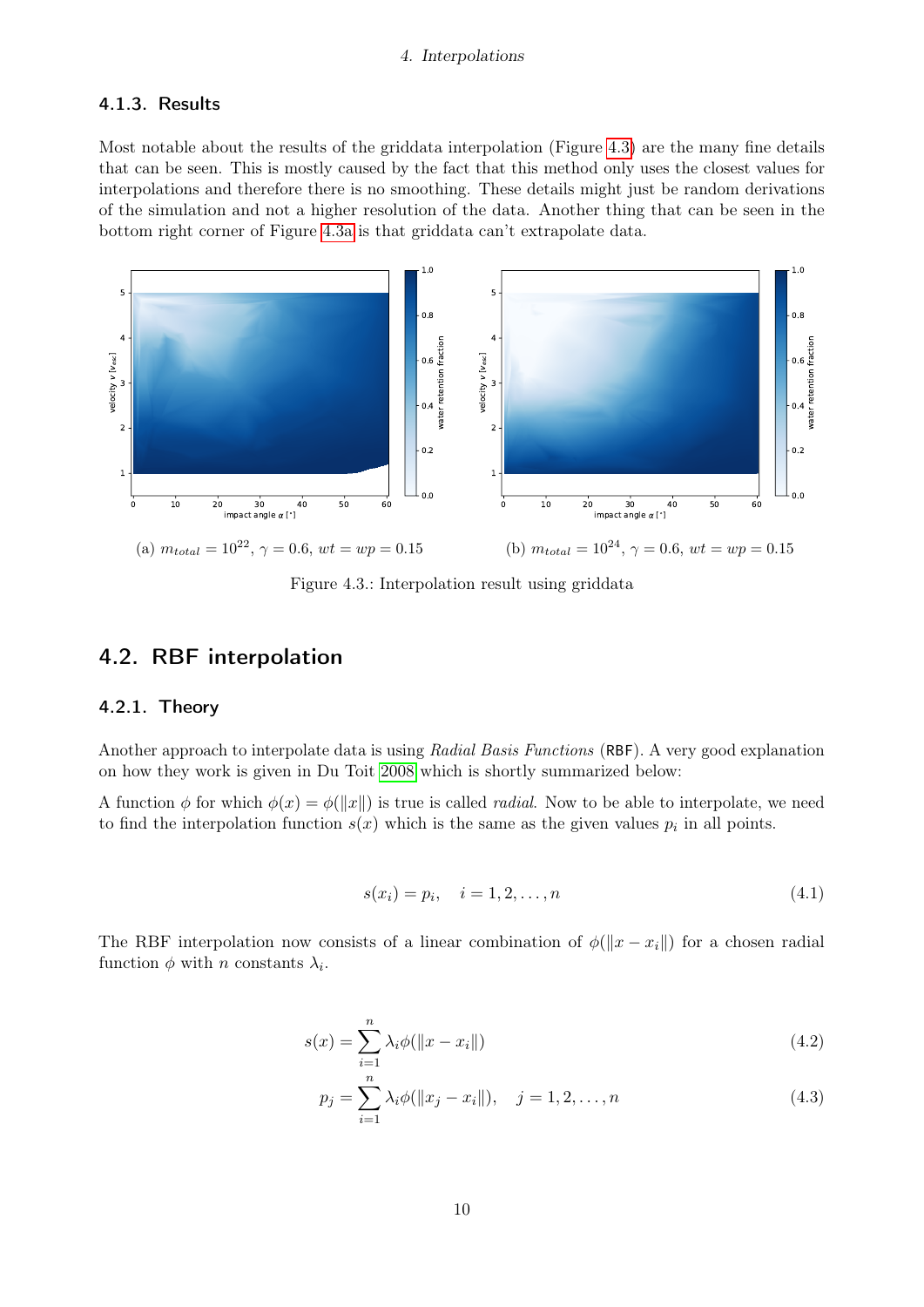Therefore, this can be written as a linear matrix equation:

$$
\begin{bmatrix}\n\phi(||x_1 - x_1||) & \phi(||x_2 - x_1||) & \dots & \phi(||x_n - x_1||) \\
\phi(||x_1 - x_2||) & \phi(||x_2 - x_2||) & \dots & \phi(||x_n - x_2||)\n\end{bmatrix}\n\begin{bmatrix}\n\lambda_1 \\
\lambda_2 \\
\vdots \\
\lambda_n\n\end{bmatrix}\n=\n\begin{bmatrix}\np_1 \\
p_2 \\
\vdots \\
p_n\n\end{bmatrix}
$$
\n(4.4)\n
$$
\phi(||x_1 - x_n||) \quad \phi(||x_2 - x_n||) \quad \dots \quad \phi(||x_n - x_n||)\n\begin{bmatrix}\n\lambda_1 \\
\lambda_2 \\
\vdots \\
\lambda_n\n\end{bmatrix}\n=\n\begin{bmatrix}\np_1 \\
p_2 \\
\vdots \\
p_n\n\end{bmatrix}
$$

or simply

$$
\Phi \lambda = p \tag{4.5}
$$

with  $\Phi$  being a symmetric  $n \times n$  matrix as  $||x_i - x_i|| = ||x_i - x_j||$ . There are many possibilities for the radial basis function  $\phi(r)$ . It can be for example linear  $(r)$ , gaussian  $(e^{-r^2})$  or multiquadric  $\left(\sqrt{\left(\frac{r}{\epsilon}\right)}\right)$  $\left(\frac{r}{\epsilon}\right)^2 + 1$ ) with  $\epsilon$  being a constant that defaults to the approximate average distance between nodes.

As an example, consider the three points  $x_1 = 0$ ,  $x_1 = 3$  and  $x_1 = 5$  with  $p(x_1) = 0.2$ ,  $p(x_2) = 0.8$ and  $p(x_3) = 0.1$  and choose a gaussian function for  $\phi$  to get the following:

$$
\begin{bmatrix}\n\phi(0) & \phi(3) & \phi(5) \\
\phi(3) & \phi(0) & \phi(2) \\
\phi(5) & \phi(2) & \phi(0)\n\end{bmatrix}\n\lambda = \begin{bmatrix}\n1 & 1.23 \times 10^{-4} & 1.39 \times 10^{-11} \\
1.23 \times 10^{-4} & 1 & 1.83 \times 10^{-2} \\
1.39 \times 10^{-11} & 1.83 \times 10^{-2} & 1\n\end{bmatrix}\n\begin{bmatrix}\n\lambda_1 \\
\lambda_2 \\
\lambda_3\n\end{bmatrix} = \begin{bmatrix}\n0.22 \\
0.8 \\
0.1\n\end{bmatrix}
$$
\n(4.6)

Solving this linear matrix equation using numpy.linalg.solve gives us the solution for  $\lambda$ :

$$
\lambda = \begin{bmatrix} 0.200 \\ 0.798 \\ 0.085 \end{bmatrix} \tag{4.7}
$$

Combined we get the following linear combination for the interpolated function  $s(x)$  (Figure [4.4a\)](#page-11-2):

<span id="page-10-2"></span>
$$
s(x) = 0.200\phi(||x||) + 0.798\phi(||x - 3||) + 0.085\phi(||x - 5||)
$$
\n(4.8)

Applying the same method to a list of random points allows to interpolate their values for arbitrary other points like the green point on the sinus-like curve in Figure [4.4b.](#page-11-2) This can also be trivially extended in m dimensions by replacing x with an  $x \in \mathbb{R}^m$  and using a norm in  $\mathbb{R}^m$  for  $\| \cdot \|$ .

#### <span id="page-10-0"></span>4.2.2. Implementation

The scipy function  $scipy.intexploate.Rbf$  allows directly interpolating a value similar to griddata in Section [4.1.2](#page-7-3) while using the linear function as the Radial Basis Function  $(\phi(r) = r)$ . A difference in usage is that it only allows interpolating a single value, but as it is pretty quick it is possible to calculate multiple values sequentially.

#### <span id="page-10-1"></span>4.2.3. Results

The results from RBF interpolations can be seen in Figure [4.5.](#page-11-3) It is far smoother with a gradient from  $0\%$  to  $100\%$  from the top left to the bottom right corner. Only the lower mass (Figure [4.5a\)](#page-11-3) has a view outliers. Unlike griddata it is also possible to extrapolate to close values and still get realistic results.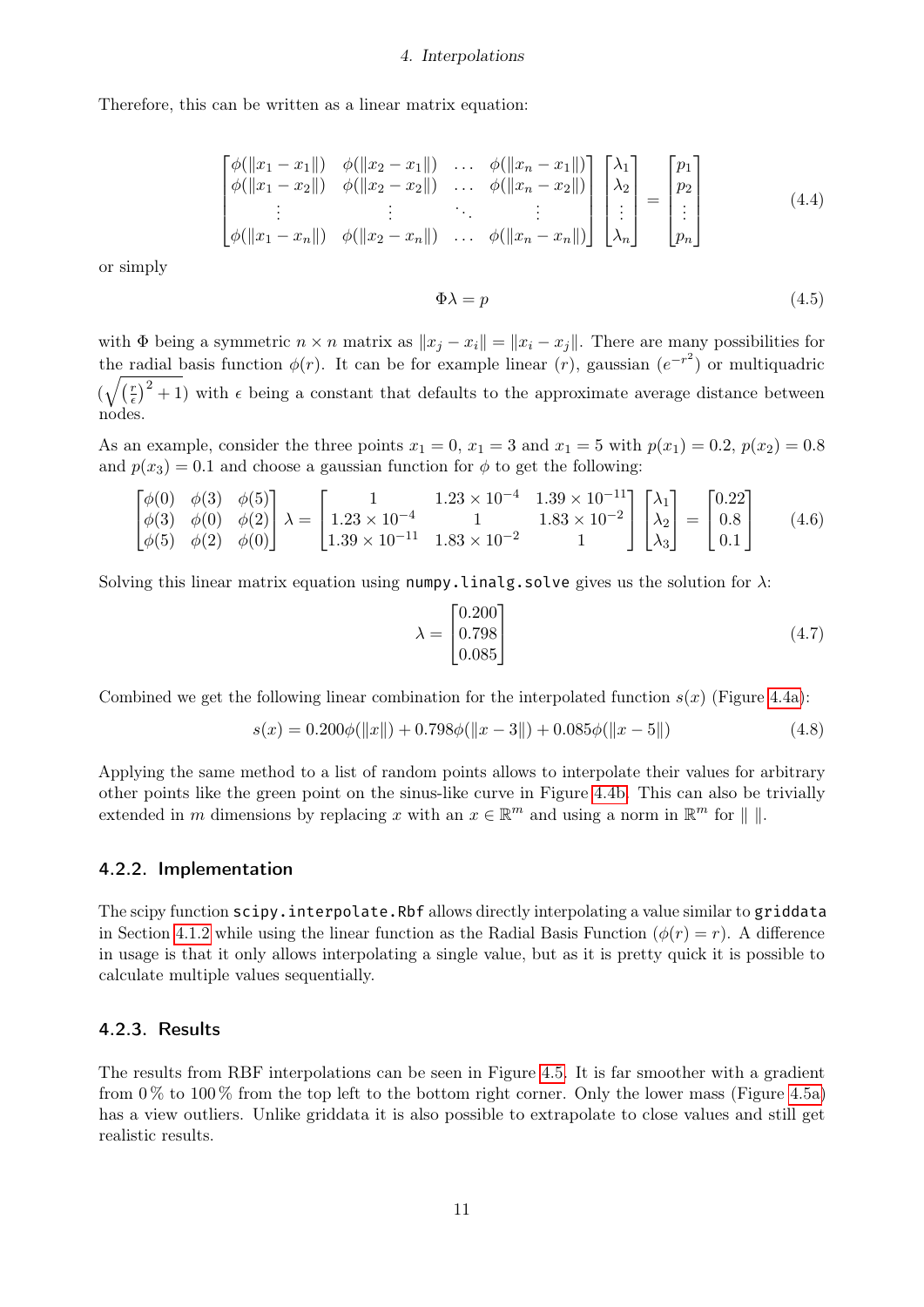<span id="page-11-2"></span>

(a) The three functions making up the RBF interpola-(b) 15 points following a sinus-like function with one tion from Equation [\(4.8\)](#page-10-2) interpolated value (•)

<span id="page-11-3"></span>

Figure 4.4.: Two examples for simple RBF interpolation in one dimension

Figure 4.5.: Interpolation result using Radial Basis Functions

## <span id="page-11-0"></span>4.3. Artificial Neural Networks

Another method that is good at taking pairs of input and output values and then able to predict the output for arbitrary input sets is using Artificial neural networks (ANNs).

#### <span id="page-11-1"></span>4.3.1. Theory

The idea behind artificial neural networks is trying to emulate the functionality of neurons by having nodes that are connected to each others. The weights  $w$  of these connections are modified during the training to represent the training data and can then be used to predict new results for input values not seen in the training data.

Every neural network needs an input layer with as many nodes as input parameters and an output layer with a node for every output value. In between, there can be multiple hidden layers with an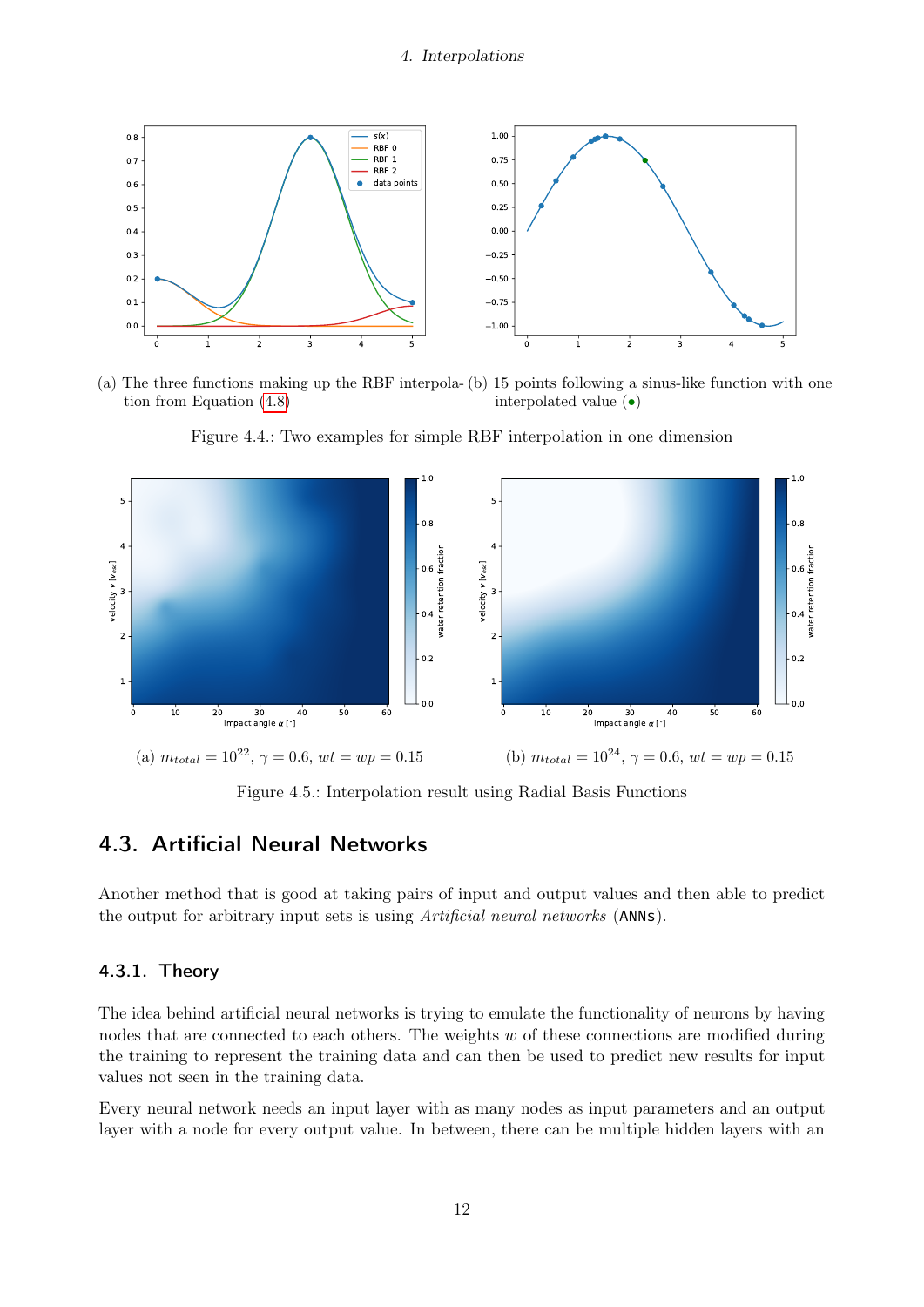<span id="page-12-6"></span><span id="page-12-1"></span>

arbitrary number of nodes. (Figure [4.6a\)](#page-12-1)

If we first only consider a single neuron, then on every iteration it calculates the sum over all input values multiplied with their weight w. Afterwards an activation function  $q$  is applied to the sum z to get the prediction  $\hat{y}$ .

$$
z = \sum_{i} w_i x_i \qquad \hat{y} = g(z) \tag{4.9}
$$

The non-linear activation function allows the network to be able to approximate all types of functions instead of being just a linear function itself. Popular activation functions are the sigmoid function  $\sigma(x) = \frac{1}{1+e^{-x}}$  and the ReLU function (rectified linear unit,  $f(x) = \max(0, x)$ ).<sup>[12](#page-12-2)</sup>

After this first step (the *feedforward*) is done, the weights can be modified by comparing the prediction with the real output (the *backpropagation*). The function that describes the error between them is called the Loss function and one possible form is the mean squared error function:

$$
L(\hat{y}, y) = \sum_{i} (\hat{y}_i - y_i)^2
$$
\n(4.10)

To update the weights, the derivative of the Loss function with respect to the weights is calculated and added to the existing weights.[13](#page-12-3)

#### <span id="page-12-0"></span>4.3.2. Implementation

As building a neural network from scratch gets complex very quickly, it is easier to use  $Keras<sup>14</sup>$  $Keras<sup>14</sup>$  $Keras<sup>14</sup>$ which provides easy to use high-level functions over the calculations provided by TensorFlow<sup>[15](#page-12-5)</sup>. To

<span id="page-12-2"></span> $12$ Skalski [2018.](#page-18-13)

<span id="page-12-3"></span><sup>13</sup>Loy [2018.](#page-18-14)

<span id="page-12-4"></span><sup>14</sup><https://keras.io>

<span id="page-12-5"></span><sup>15</sup><https://www.tensorflow.org/>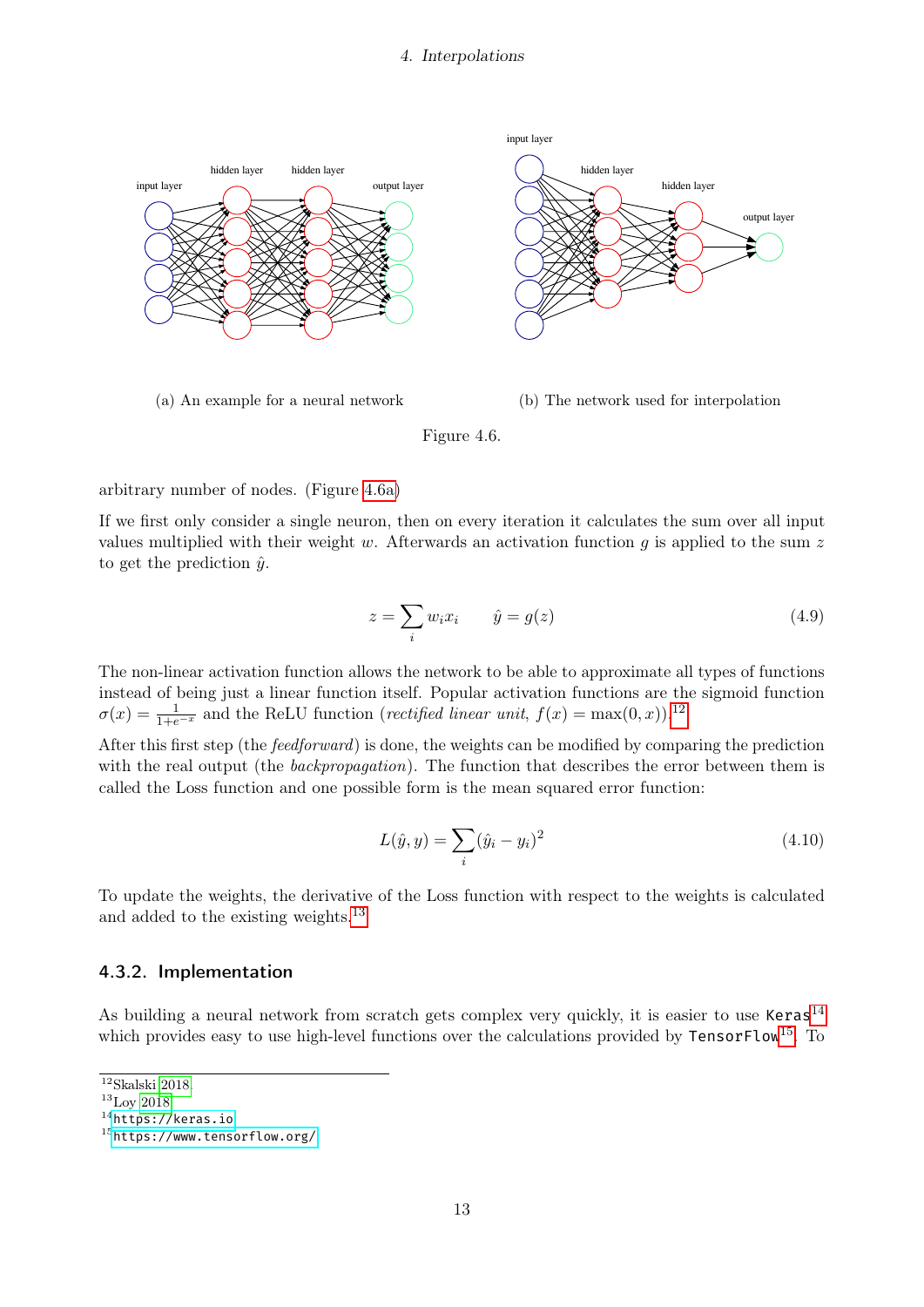build our network, we only need to specify the structure of the layers, take our input and let the network train for 200 epochs (iterations of feedforward and backpropagation).

The network needs six nodes in the input layer for the input parameters and one node in the output layer for the prediction. In between, are two layers with decreasing numbers of nodes as this seems to give the best results. (Figure [4.6b\)](#page-12-1)

```
from keras import Sequential
from keras.layers import Dense
model = Sequential()
model.add(Dense(6, input_dim=6, activation='relu'))
model.add(Dense(4, kernel_initializer='normal', activation='relu'))
model.add(Dense(3, kernel_initializer='normal', activation='relu'))
model.add(Dense(1, kernel_initializer='normal', activation="sigmoid"))
model.compile(loss='mean_squared_error', optimizer='adam')
model.fit(x, Y, epochs=200, validation_data=(x_test, Y_test))
```
Listing 4.1: The used model as Keras code

#### <span id="page-13-0"></span>4.3.3. Training

To find the ideal parameters to use, the simulation data (excluding the data from Chapter [5\)](#page-15-0) is split into two groups: The complete original set of simulations and 80 % of the new simulation set is used to train the neural network while the remaining 20 % are used for validation. This means that after every epoch the loss function is not only calculated for the training data, but also for the separate validation data (Figure [4.7\)](#page-13-1). Finally, the model with the lowest loss on the validation data set was chosen (Listing [4.1\)](#page-13-2).

<span id="page-13-1"></span>

Figure 4.7.: During training the loss function (mean squared error) decreases with every epoch until it converges to a final value.

After the training, the resulting model is saved in a small HDF5 file which can be used to evaluate the model very quickly (about 100 ms for 10 000 interpolations).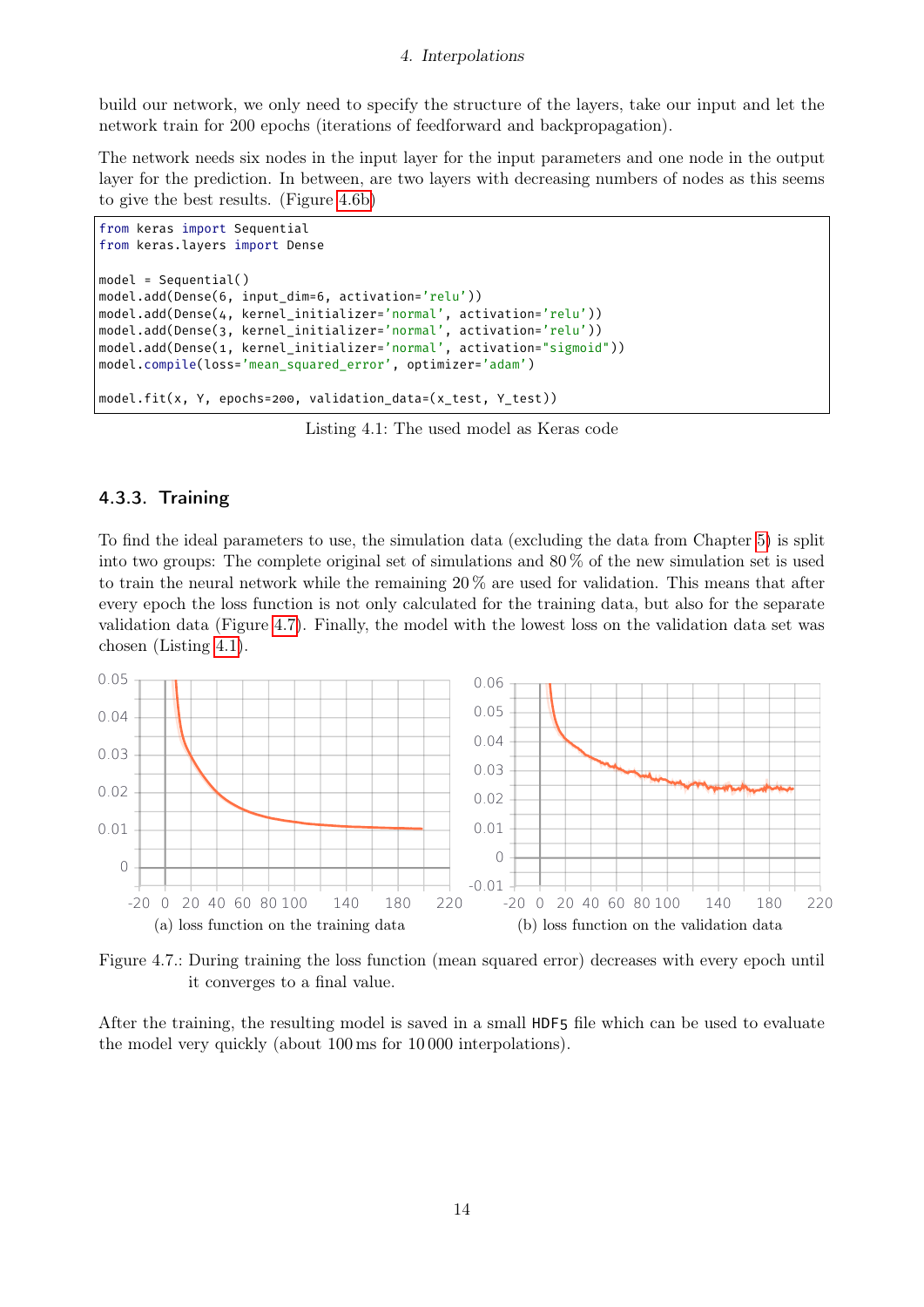<span id="page-14-1"></span>

Figure 4.8.: Interpolation result using the trained neural network

#### <span id="page-14-0"></span>4.3.4. Results

The output of the Neural Network (Figure [4.8\)](#page-14-1) looks quite similar to the RBF output. There seem to be very few details visible, but just like in the other results the transition from high water fraction to low water fraction is clearly visible.

<span id="page-14-2"></span>

|                               | mean squared error mean error |       |
|-------------------------------|-------------------------------|-------|
| griddata (only original data) | 0.014                         | 0.070 |
| neural network                | 0.010                         | 0.069 |
| <b>RBF</b>                    | 0.008                         | 0.057 |
| griddata                      | 0.005                         | 0.046 |
|                               |                               |       |

Table 4.1.: Prediction accuracy for the different interpolation methods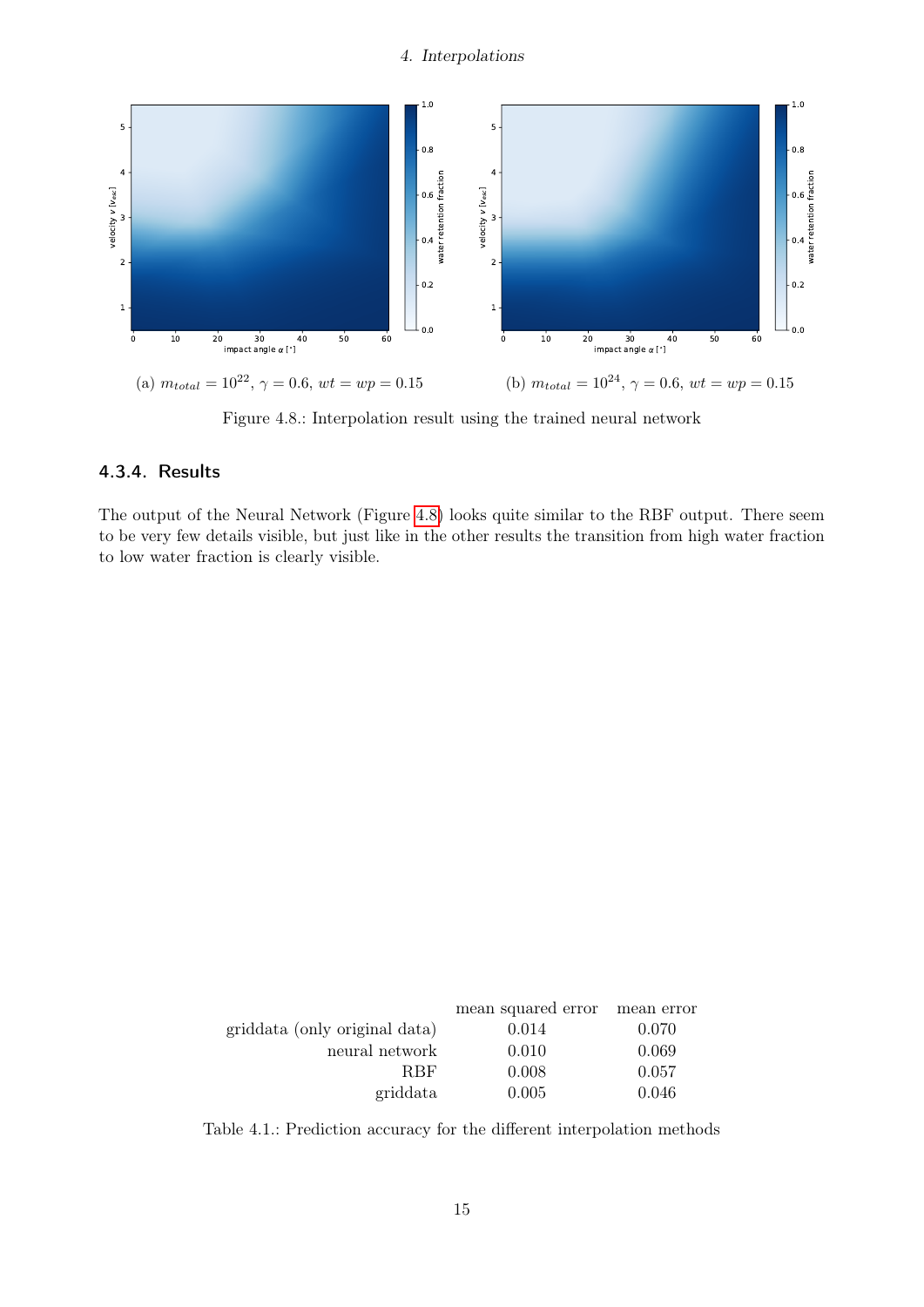# <span id="page-15-0"></span>5. Comparison and Conclusion

All three methods for interpolation described above give results that follow the rough correlations from Section [3.1.](#page-6-1) So to compare them more precisely and measure their accuracy, an additional set of 100 simulations (with the same properties as the ones listed in Section [2.5\)](#page-5-0) was created. These results are neither used to train or select the neural network, nor are in the dataset for griddata and RBF interpolation. Therefore, we can use them to generate predictions for their parameters and compare them with the real fraction of water that remained in those simulations. By taking the mean absolute difference and the mean squared error between the predictions and the real result, the accuracy of the different methods can be estimated (Table [4.1\)](#page-14-2). As one of these parameter sets is outside the convex hull of the training data and griddata can't extrapolate, this simulation is skipped and only the remaining 99 simulations are considered for the griddata accuracy calculation.

Of the three methods, the trained neural network has the highest mean squared error. This seems to be at least partly caused by the fact that during training of the neural network, the data is strongly generalized, causing the final network to output the "smoothest" interpolations. While this causes the errors to be higher, it might be possible that the fine structured details in the simulation output are just an artifact of the simulation setup and doesn't represent real world collisions.

Another important aspect to compare is the interpolation speed. The neural network is able to give the 100 results in about 4 ms (after loading the trained model which takes approximately one second). RBF interpolation is still reasonably fast, taking about 8.5 s (85 ms per interpolation). But as griddata expects a grid-based parameter space, it becomes really slow when adding the resimulation data with random parameters. A single interpolation takes about 35 s totalling to about an hour for all 99 test cases. Using only the original dataset brings the run time down to around 10 s, but causes the results to be less accurate than all other methods. (first row in Table [4.1\)](#page-14-2)

Interpolation using Radial Basis Functions all in all seems to be the most reliable method if there is enough input data and this input data is mostly spread randomly across the parameter space. It is easy to implement and quite fast to execute while still giving reasonable results. Neural Networks can also provide realistic output, but have lots more configurable parameters that need to be tuned to get usable results. Their main advantage would be more noticeable if the input set was by magnitudes larger. In this case only the training would take longer, while evaluating the trained model wouldn't change.

To sum up, it is possible to estimate the amount of water lost in two-body-collisions with arbitrary collision parameters by simulating the outcome of a large amount of collisions using SPH and then doing linear interpolations to get results for parameters in between the ones from the simulation set. While the amount of remaining water is overestimated in this analysis as thermal effects during the collision are ignored, the results are better than a perfect merging assumption.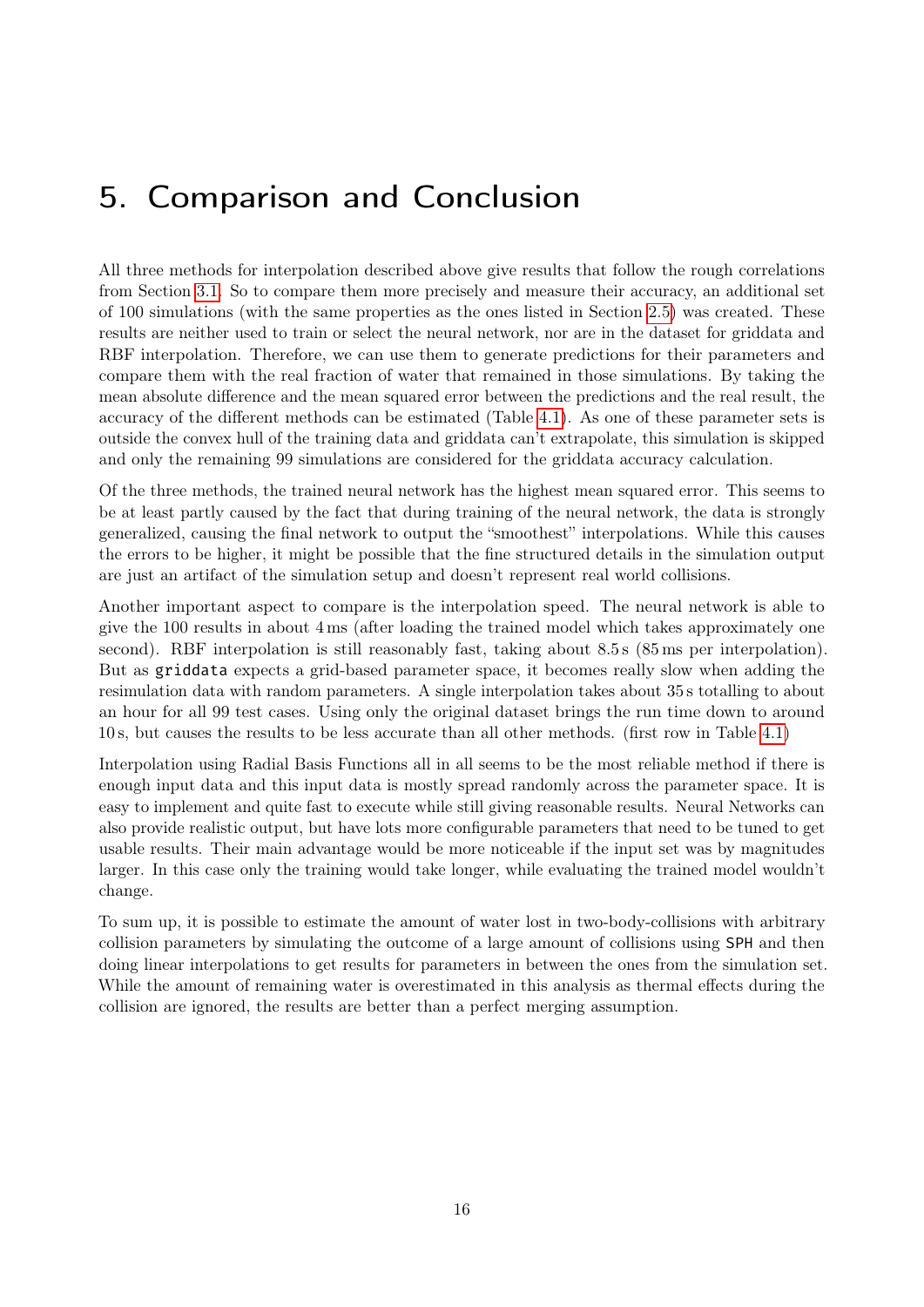## <span id="page-16-0"></span>A. Core mass retention

While this thesis focuses on the water retention after the collisions, the same methods can be applied to the fraction of basalt from the core of the two bodies that remains after the collision. Using the same parameters for interpolation and a separately trained model with the same parameters results in similar results as for water retention. When plotting the same scenarios as in the previous chapters (Figure [A.1\)](#page-17-0), one can see that the results are quite similar. The main difference is that on average there is a slightly higher core mass retention, which can be explained by the fact that weaker collisions might be strong enough to throw the outer water layer into space, but keep the core intact. In addition, it seems like the transition between high and low core mass retention is faster.

When applying the same comparison as described in Chapter [5](#page-15-0) the interpolations seem to have a lower accuracy, but still RBF interpolation gives the best results considering the slow speed of griddata.

|                | mean squared error mean error |       |
|----------------|-------------------------------|-------|
| neural network | 0.043                         | 0.167 |
| <b>RBF</b>     | 0.032                         | 0.149 |
| griddata       | 0.041                         | 0.169 |

Table A.1.: prediction accuracy for the different interpolation methods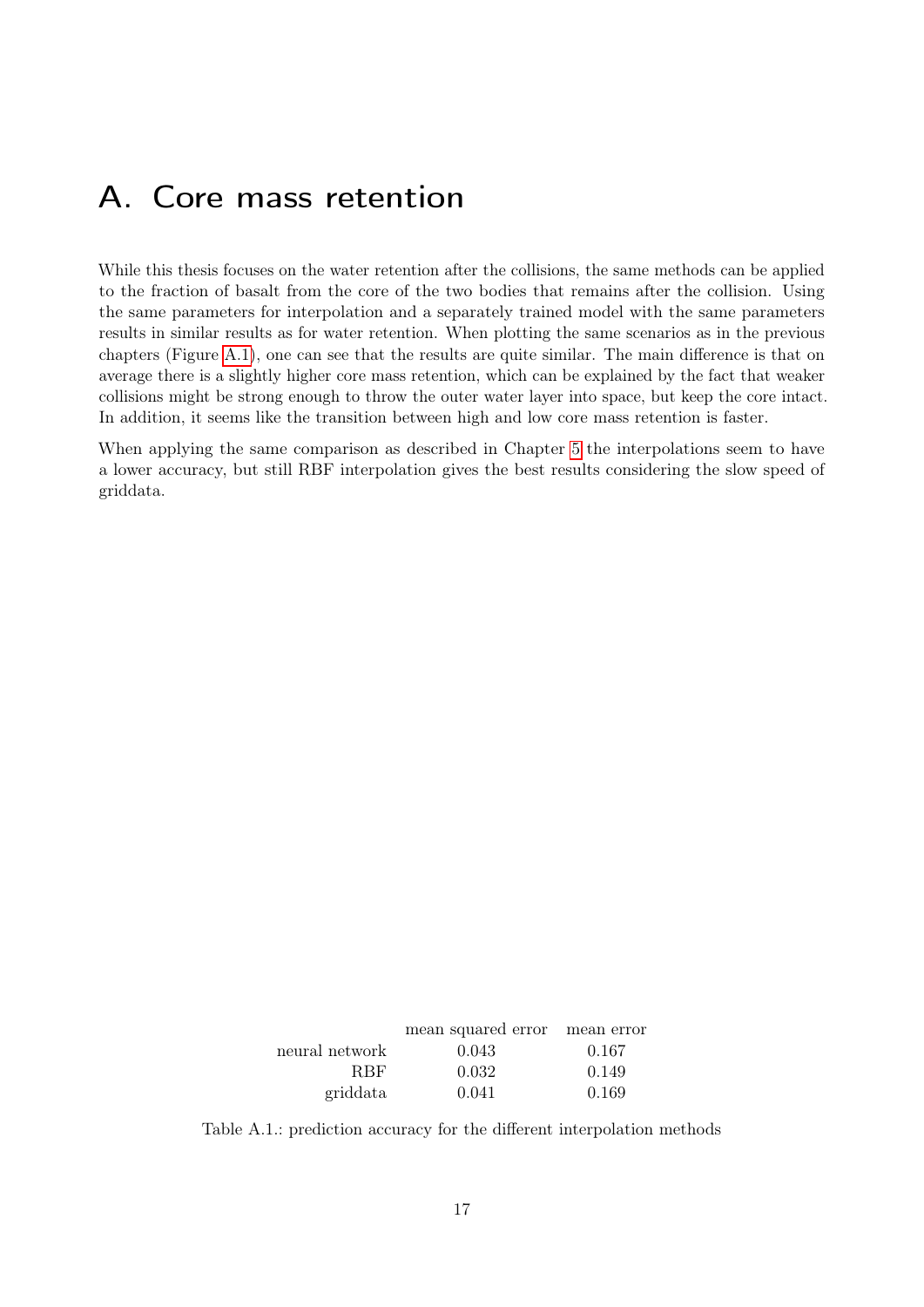#### A. Core mass retention

<span id="page-17-0"></span>

Figure A.1.